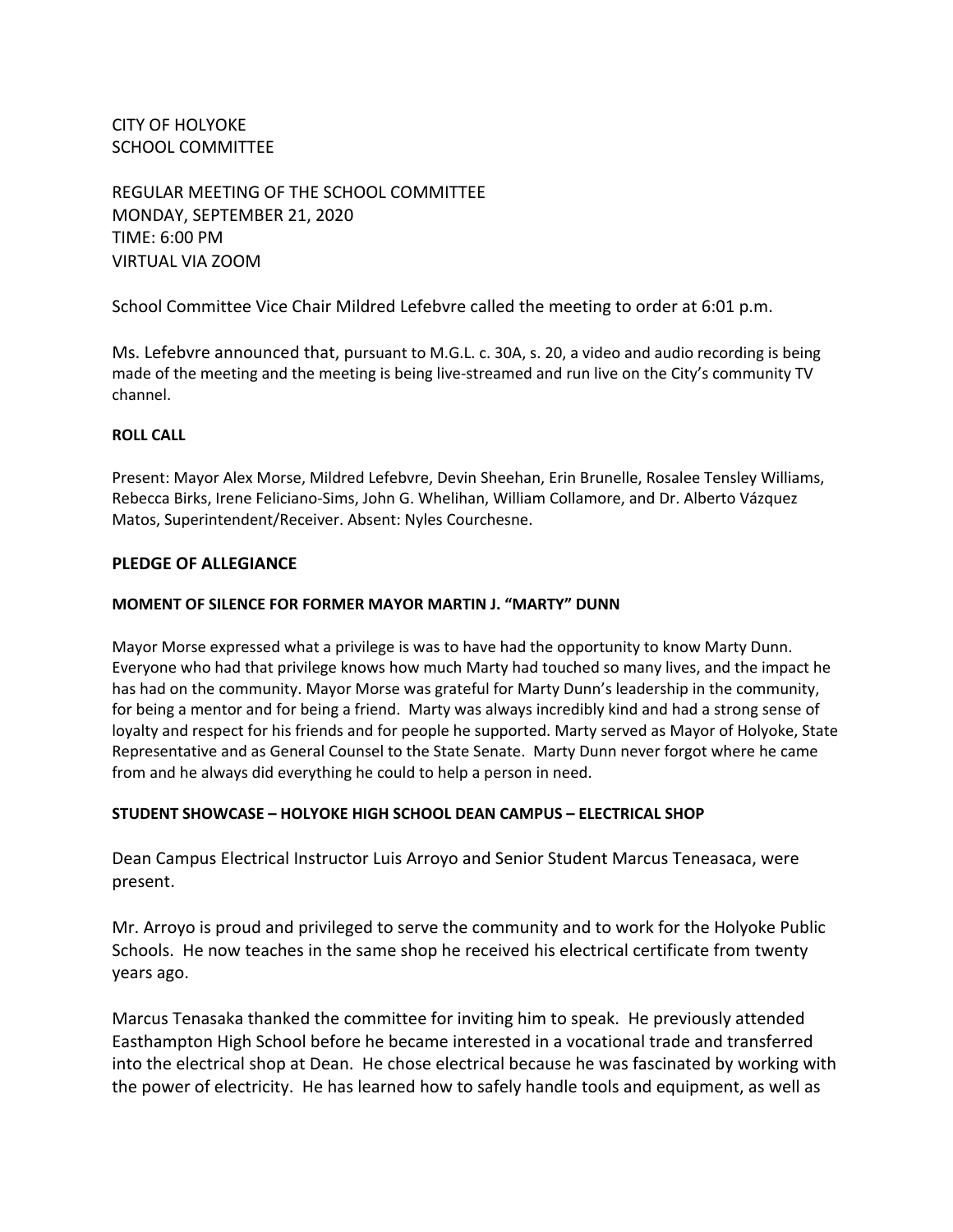### Holyoke School Committee – September 21, 2020 Page

many other essential skills, both basic and complex, that will help him to achieve his future goals. He plans to become a licensed electrician and, hopefully, one day have his own business. He credited Mr. Arroyo for provided good guidance to students, including during this pandemic. He is excited for his senior year, to learn both virtually and in person.

#### **PUBLIC COMMENT**

None

# **COMMUNICATIONS AND REPORTS**

### **Update on Start of 2020-2021 School Year**

The goal for the start of the 2020-2021 school year was to have a strong start to an unusual school year, safely, for students and staff, with quality educational programming, both in-person and remote.

The school year was started later than usual to allow for intentional and meaningful professional development, districtwide, for all staff. Sixty-four sessions were offered for staff across the district.

Teachers started the year eager to engage with their students. Students have been working virtually, and in-person, in small group and individualized instruction. Remote students enjoyed connecting with their classmates.

There are about 587 students, or 11% , in-person for some of the week on a rotating schedule. There are 215 students in-person for 4 days a week. High school students are in school for about 4.25 hours. K-8 students are in school for 5.5 hours. When students are not in school, they participate in remote learning.

Meal distribution continues at sites across the district. Fresh fruits and vegetables will continue to be distributed as well.

Ms. Brunelle expressed appreciation that Dr. Vazquez listened to the parents and staff who had concerns about bringing children back to school in September. She believes it was the right thing to do for Holyoke.

Mr. Sheehan has heard from some parents who are frustrated because with 20 children in a class, and particularly at the lower grade levels, teachers spend a good deal of time going over rules, like muting/unmuting, raising hands, etc.He asked how excused and unexcused absences are being defined during remote learning.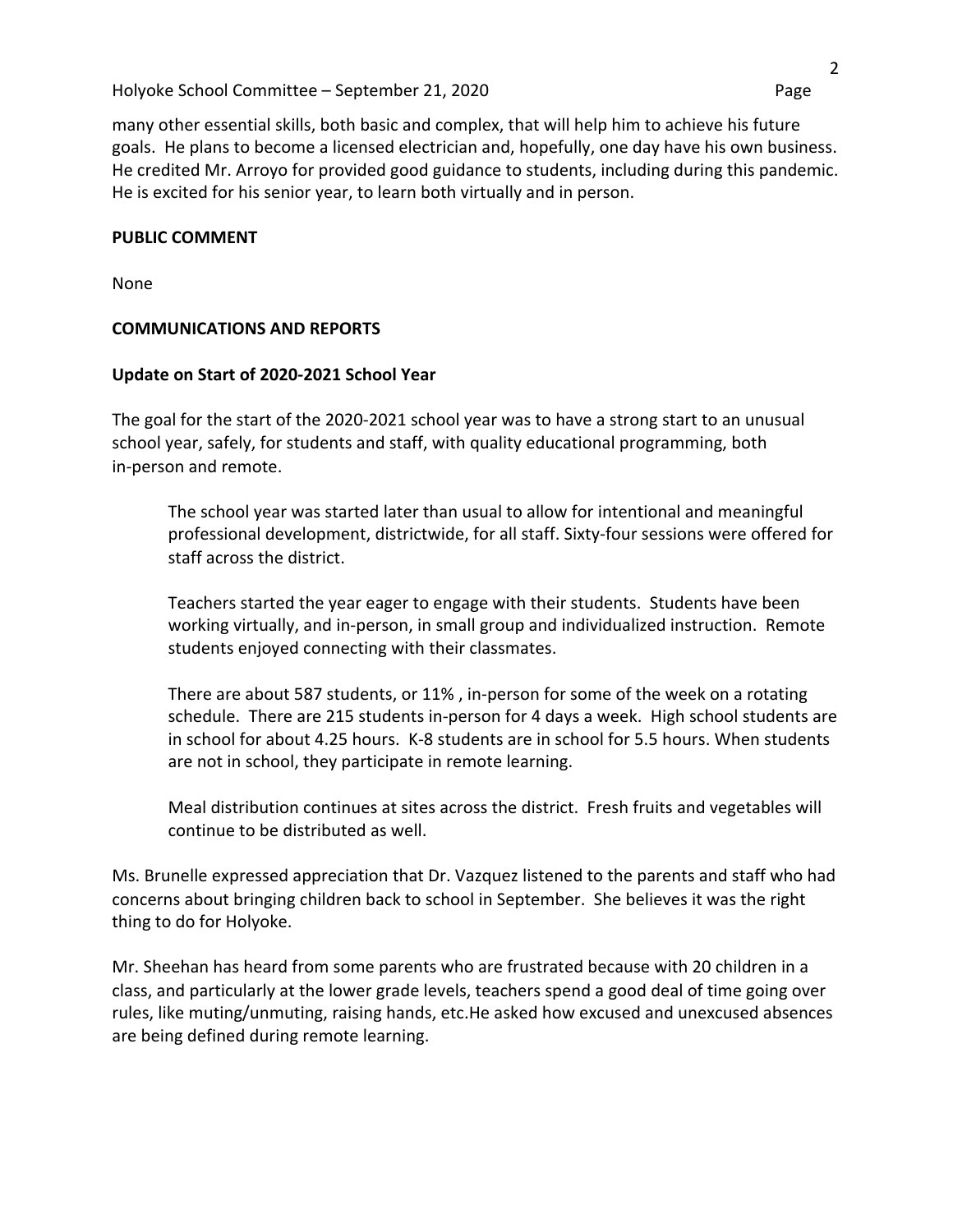Excused absences are defined as due to documented illness and unexcused are those without medical documentation. There is flexibility on unexcused absences related to illness, however.

Mr. Sheehan inquired as to whether there has been an increase in parents choosing to home school their children.

There was not a huge increase in home schooling requests in Holyoke. Holyoke had about 15 new families looking to home educate as of mid-September. Families are first encouraged to try the remote learning option, if they are willing, before opting for home schooling. Most families that have inquired named safety as their main concern so remote was something many families were willing to try.

Mr. Sheehan asked if there had been an increase in parents removing students form the public schools to enroll in charter or private schools.

There has not been a significant increase of students going into non-public schools. Private school enrollments capped pretty quickly. There are waiting lists in the private schools.

Mrs. Birks expressed concern about the state metrics that measure whether a district should be in-person, hybrid and remote. DESE recently reported that 16 districts should be in-person and that was surprising to her based on their numbers. Her concern is that the district is doing everything as safely as possible.

Dr. Vazquez indicated that the recommendation is to look at multipole weeks of data to determine the most appropriate learning mode. School Department officials work closely the Health Department Director on the metrics, and break the data down to look at where cases are occurring. The conversations are in depth to be sure that school is done as safely as possible.

Learning pods were created for special education students who did not meet the requirements for in-person learning, but who needed personal contact to continue to thrive.

Mr. Sheehan asked about safety protocols for extracurriculars and athletics, and specifically, whether covid tests or particular masks were being required and asked how transportation is being provided.

Dr. Vazquez said that football conditioning will continue and if the season happens it will be during the second fall season, which will also include cheerleading and track and field. Student athletics and extracurriculars follow protocols related to masks, but covid testing is not being required. The standard physicals are still required. There is an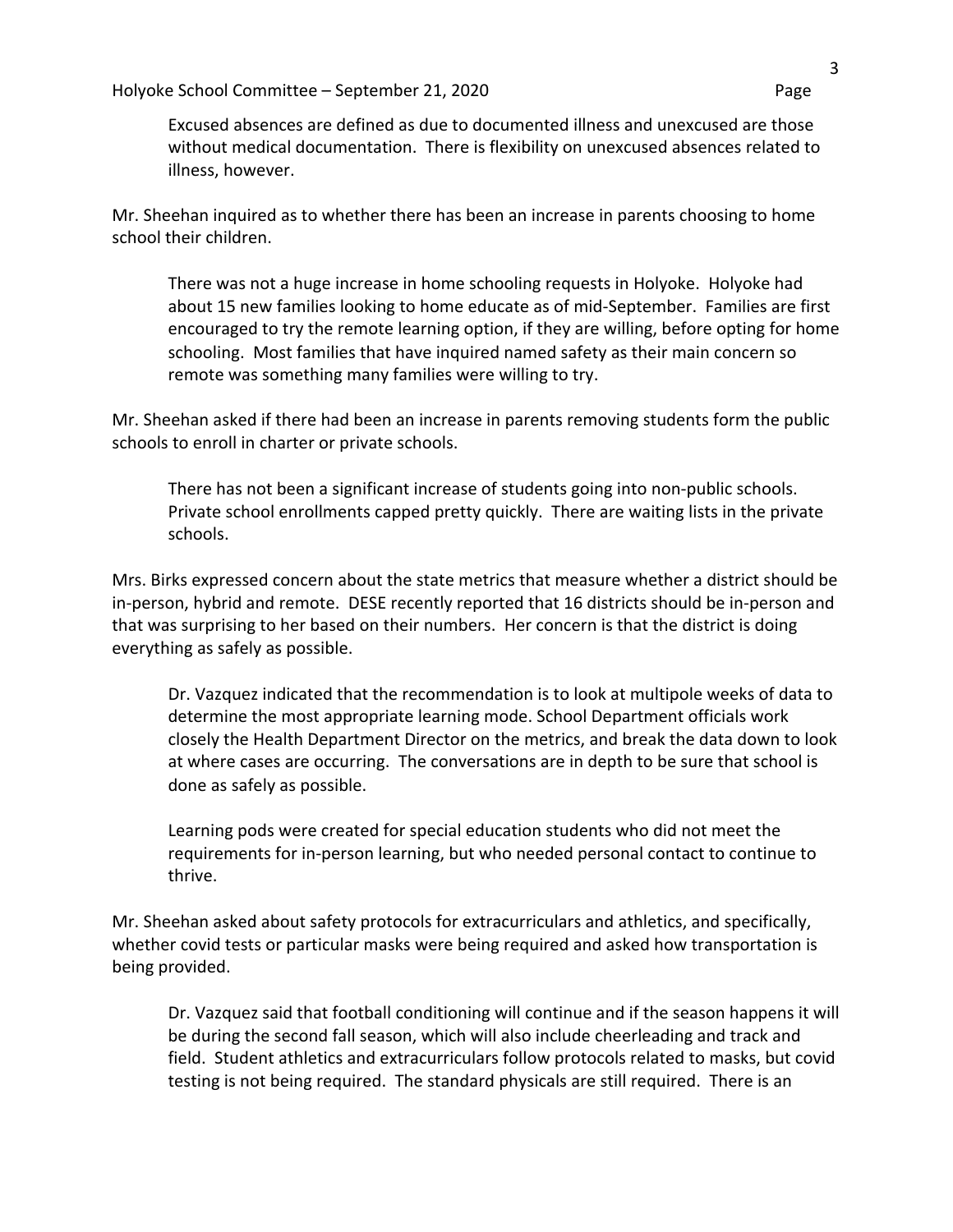ability to do live streaming video for games so that the community will be able to watch the games.

Ms. Lefebvre wanted information on how transportation is running and whether any of the routes had to be split to accommodate students. She also asked how high school students are being transported to school.

Dr. Vazquez indicated that many families who qualify for transportation have chosen to transport their children to and from school. He was not sure about the specific number of routes, but said he would send that information out to committee members. High school students have PVTA passes for transportation beyond those using HPS transportation.

Mr. Sheehan asked how flu shots are being managed so the district can be compliant by the end of December.

Dr. Vazquez explained that printed information is being sent out and promotional videos are being created. There are partnerships throughout the city, in collaboration with the state, to open flu clinics, including public clinics and at sites like CVS, etc. The district is trying to be proactive in educating families about the vaccine requirement.

# **Hispanic Heritage Month Proclamation**

Mildred Lefebvre read the Proclamation in English, and Dr. Vázquez read the Proclamation in Spanish.

Proclamation on National Hispanic Heritage Month in the Holyoke Public Schools, 2020 Issued on: September 21, 2020

WHEREAS: The United States Congress approved Public Law 100-402 in 1998 to designate the month of September 15th – October 15th as "National Hispanic Heritage Month" To celebrate and honor Hispanic and Latinx Americans and their countless contributions to the history, culture, and achievements of our country.

WHEREAS: The City of Holyoke has a rich and beautiful history of Hispanic people making profound contributions across all sectors of the community, and that tradition continues today. Holyoke Public Schools proudly serves nearly 4,200 students (about 81% of our enrollment) who identify as Hispanic or Latino/a/x. We also are proud that our staff includes so many Hispanic and Latinx individuals leading, educating, and supporting our students throughout the school district.

WHEREAS: A commitment to diversity, inclusion and equity for all of our students, educators, staff and community is an integral part of Holyoke Public Schools' mission to be the first educational choice for Holyoke families.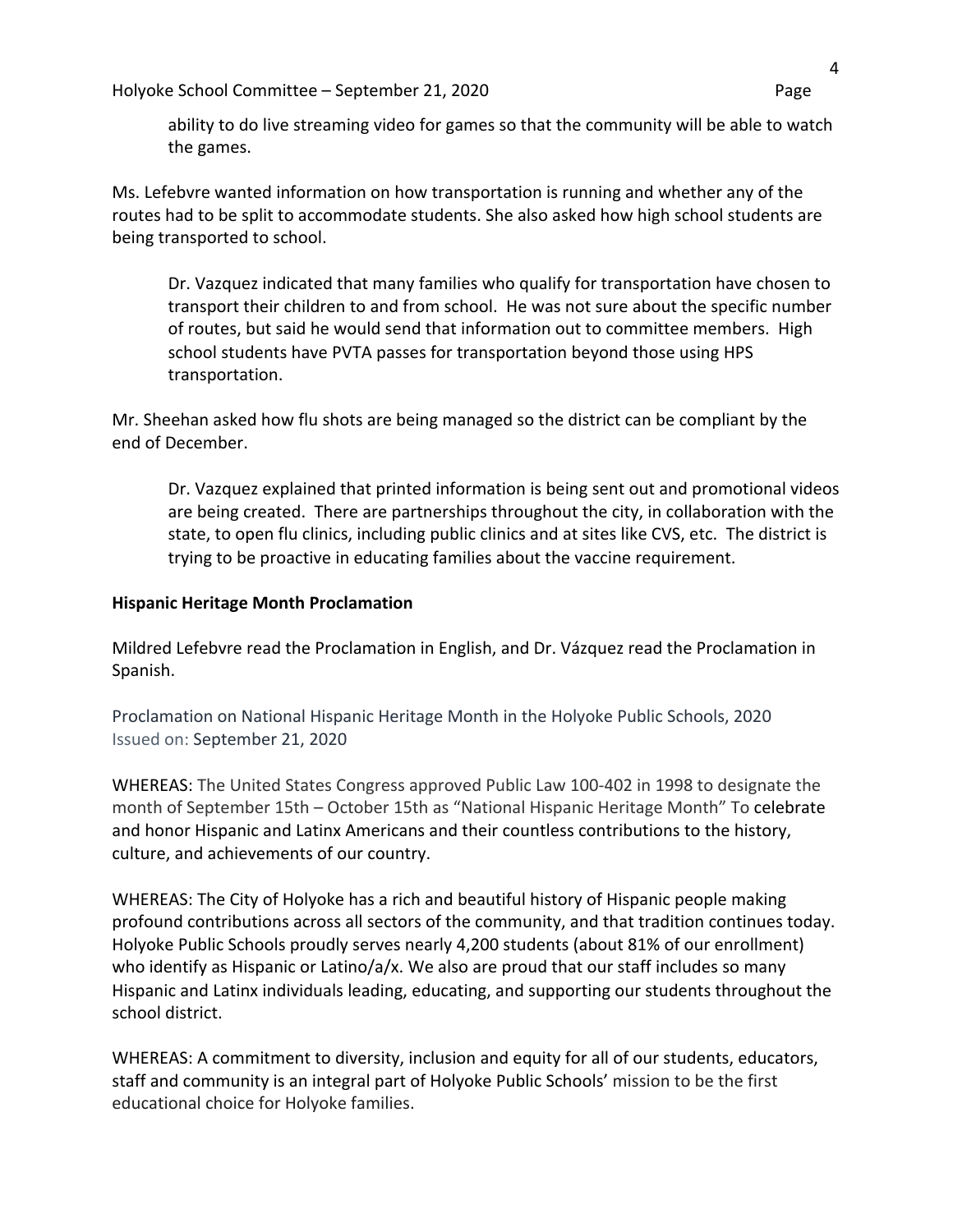WHEREAS: Through their commitment and contributions as leaders, innovators, entrepreneurs, citizens, and members of our community, Hispanic and Latinx Americans have enriched our lives, culture, and society.

NOW THEREFORE, be it proclaimed that I, Dr. Alberto Vázquez Matos, Superintendent/ Receiver of the Holyoke Public Schools and the Holyoke School Committee, by virtue of the authority vested by the state of Massachusetts, hereby proclaim September 15 through October 15, 2020, as: *"National Hispanic Heritage Month in the Holyoke Public Schools."*

RESOLVED: That the Holyoke Public School District hereby promotes September 15th through October 15th as Hispanic Heritage Month; and, be it finally

RESOLVED: That by adoption of this resolution, the District hereby encourages all students, faculty, administrators, families, and elected officials to remember and celebrate the contributions that Hispanic Americans have made to Massachusetts and the United States.

We call upon the entire Holyoke Public Schools community to join with us in celebrating this month. SIGNED:

Dr. Alberto Vázquez Matos, Superintendent / Receiver

Mayor Alex Morse, Chairperson

Mildred Lefebvre, Vice Chair

### **NEW BUSINESS**

# **Selection of Voting Delegate and Alternate Delegate to MASC Annual Meeting**

The Annual Meeting of the Massachusetts Association of School Committees will be held on November  $7<sup>th</sup>$ , virtually, and the committee needs to elect is voting and alternate delegates to that meeting. The delegate will vote on resolutions brought to the MASC Board of Directors which become priorities for the association's work for the coming year.

MOTION: Rosalee Tensley Williams nominated Erin Brunelle as the voting delegate and Irene Feliciano-Sims as alternate delegate to the MASC Annual Meeting, seconded by Devin Sheehan. The motion carried on a roll call vote. (Morse-yes, Lefebvre-yes, Sheehan-yes, Brunelle-yes, Tensley-Williams-yes, Birks-yes, Feliciano-Sims-yes, Whelihan-yes, Courchesne-yes.)